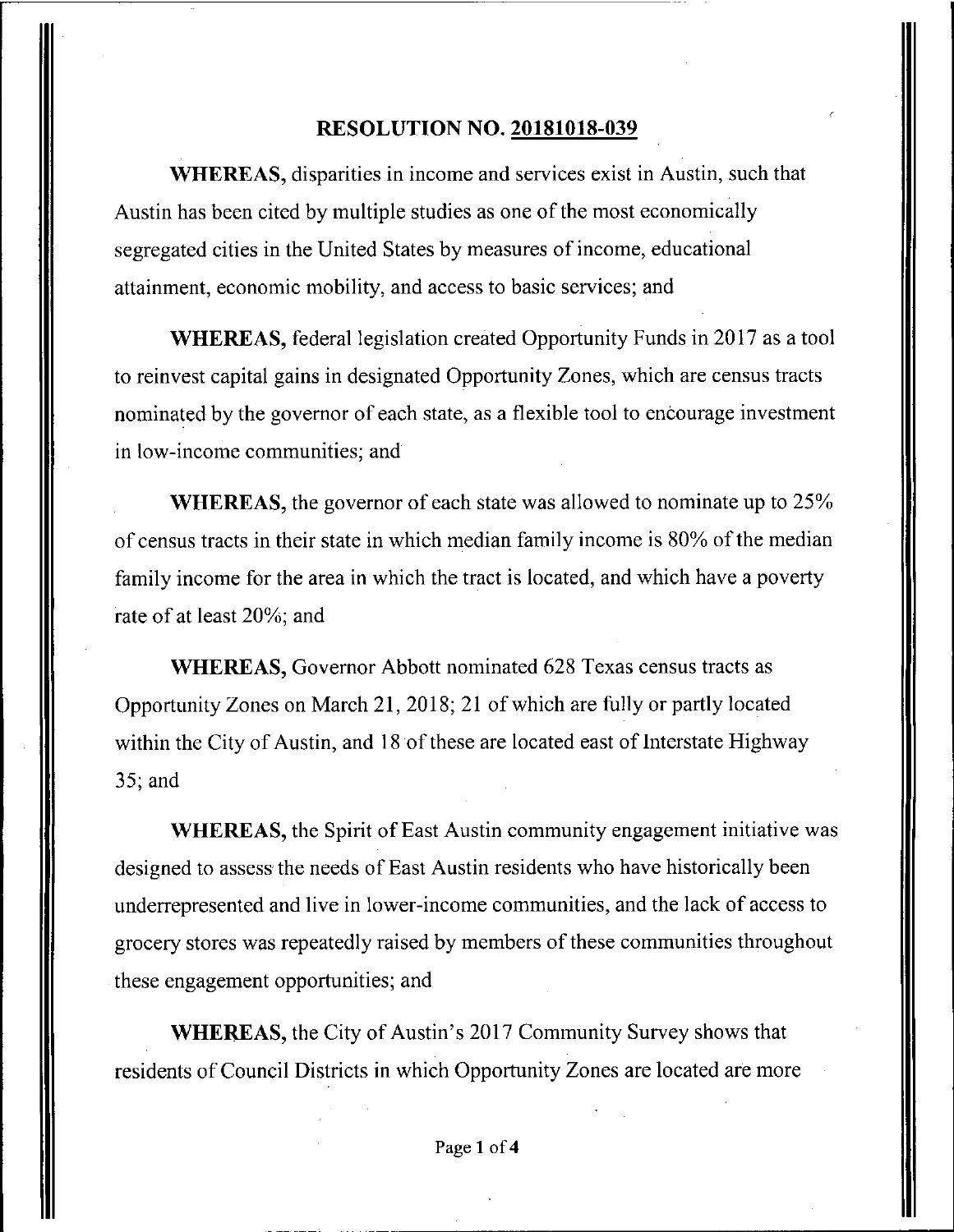likely to report being dissatisfied with their access to high-quality and affordable food options; and

WHEREAS, the City has committed to supporting complete communities that provide easy-to-access, nearby amenities to improve residents' quality of life through the Imagine Austin Comprehensive Plan and the Strategic Direction 2023; and

WHEREAS, the City has committed to encouraging responsive and responsible private sector investment, as shown by the City Council's approval of new Chapter 380 economic incentive agreements to encourage responsible development that benefits all Austin residents; and

**WHEREAS, the City of Austin requested that the Internal Revenue Service provide expanded guidance on investments in Opportunity Funds, the qualifying and appropriate investments that can be made with these funds, the role of state and local governments in guiding such investment, and the use of state and local incentives in conjunction with these funds to encourage development that is appropriate and responsible for each community; similar requests have come from other jurisdictions, community financial organizations, and investment groups; this additional regulatory guidance remains under development; NOW,** 

## **THEREFORE,**

### **BE IT RESOLVED BY THE CITY COUNCIL OF THE CITY OF AUSTIN:**

The City directs the City Manager to work with the Economic Development Department to develop recommendations for leveraging available incentives and City resources to encourage responsible investment resulting in the improvement of the quality of life for Austin residents living in the communities in and around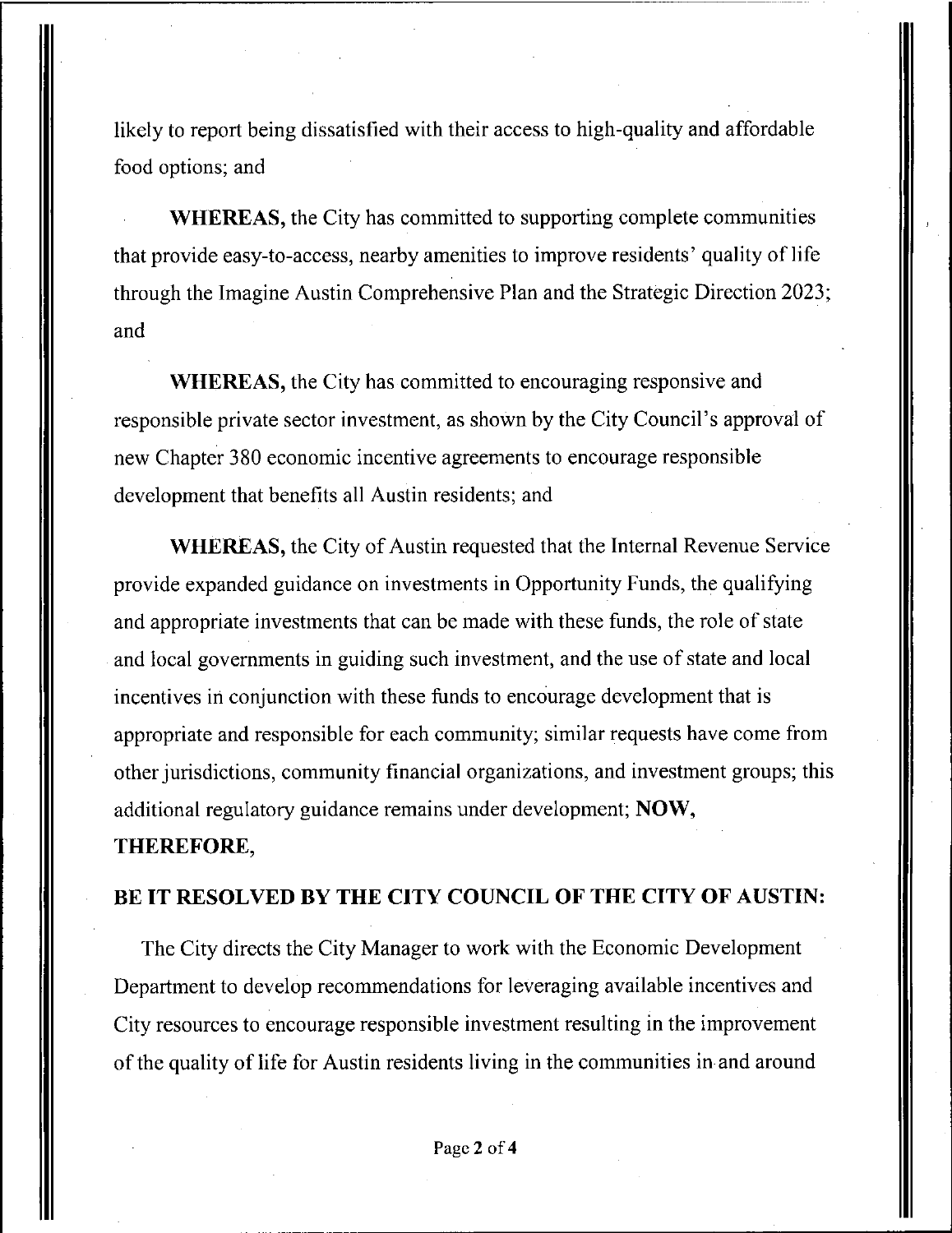opportunity Zones. Such guidance will include recommendations pertaining to and will take into consideration:

- the development of a program to encourage and oversee responsible development in Opportunity Zones located in Austin;
- the expressed needs of Austin residents in and around Opportunity Zones that can be addressed through private investment in their communities, including and particularly the need for accessible and affordable high-quality grocery store options;
- any additional engagement strategies needed to understand residents' needs throughout the life of the Opportunity Fund investments;
- existing and proposed economic incentive programs or tax credits available to investors in Austin that can be used in conjunction with Opportunity Fund investment;
- approaches considered and enacted by other local jurisdictions and states;
- analysis of the capacity of financial institutions serving the Austin area to establish and certify Opportunity Funds;
- incorporation of any additional guidance that may come from relevant regulatory agencies or legislation; and
- identification of need for additional regulatory guidance from the federal government to ensure the effective use of Opportunity Funds to realize the needs of Austin residents.

### **BE IT FURTHER RESOVLED:**

The City of Austin will continue engaging with state and federal lawmakers and regulatory agencies to communicate the need for cooperation with and guidance from these jurisdictions.